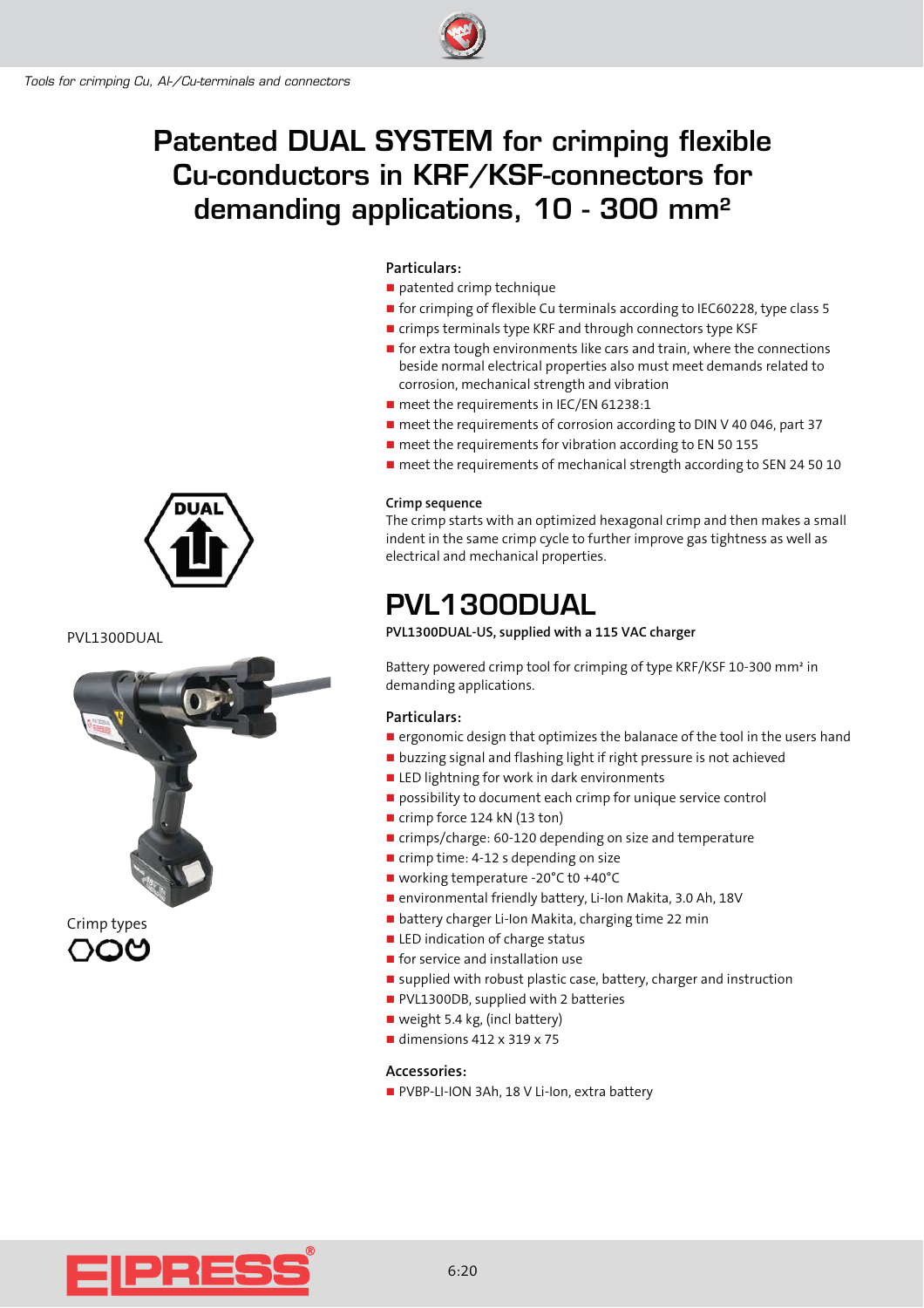

#### DV1300



Crimp geometries OOO DUAL+regular crimps

DV1300C



Crimp geometries DUAL + regular crimps



Crimp head for crimping of Cu terminals type KRF/KSF 10 - 300 mm². Used with footpump P4000 or battery / mains powered pump PS710.

#### **Particulars:**

- crimp head with the patented DUAL CRIMP technique which starts with an optimized hexagonal crimp and then makes a small indent in the same crimp cycle to further improve gas tightness as well as electrical and mechanical properties
- DUAL dies are available for 10 300 mm<sup>2</sup>
- **Example 1** crimps terminals type KRF and through connectors type KSF
- **E** conventional accessories as shown for V1300 can be used (without DUAL-function)
- DV1300 can also be used with regular crimp dies for the 1300-system
- no die holders are necessary when using DUAL dies
- weight 3.4 kg
- $\blacksquare$  dimensions  $\varnothing$  74 mm x 265 mm

## **DV1300C**

C-fork type crimp head, open to one side, for crimping of Cu terminals type KRF/KSF 10 - 300 mm². Used with footpump P4000 or battery / mains powered pump PS710.

#### **Particulars:**

- Crimp head with the patented DUAL CRIMP technique which starts with an optimized hexagonal crimp and then makes a small indent in the same crimp cycle to further improve gas tightness as well as electrical and mechanical properties
- DUAL dies are available for 10 300 mm<sup>2</sup>
- **Example 1** crimps terminals type KRF and through connectors type KSF
- **n** conventional dies as for V1300C can be used (without DUAL-function)
- DV1300C can also be used with regular crimp dies for the 1300C-system no die holders are necessary when using DUAL-dies
- weight 4.9 kg
- dimensions 285 mm x 140 mm



![](_page_1_Picture_31.jpeg)

![](_page_1_Picture_32.jpeg)

![](_page_1_Picture_33.jpeg)